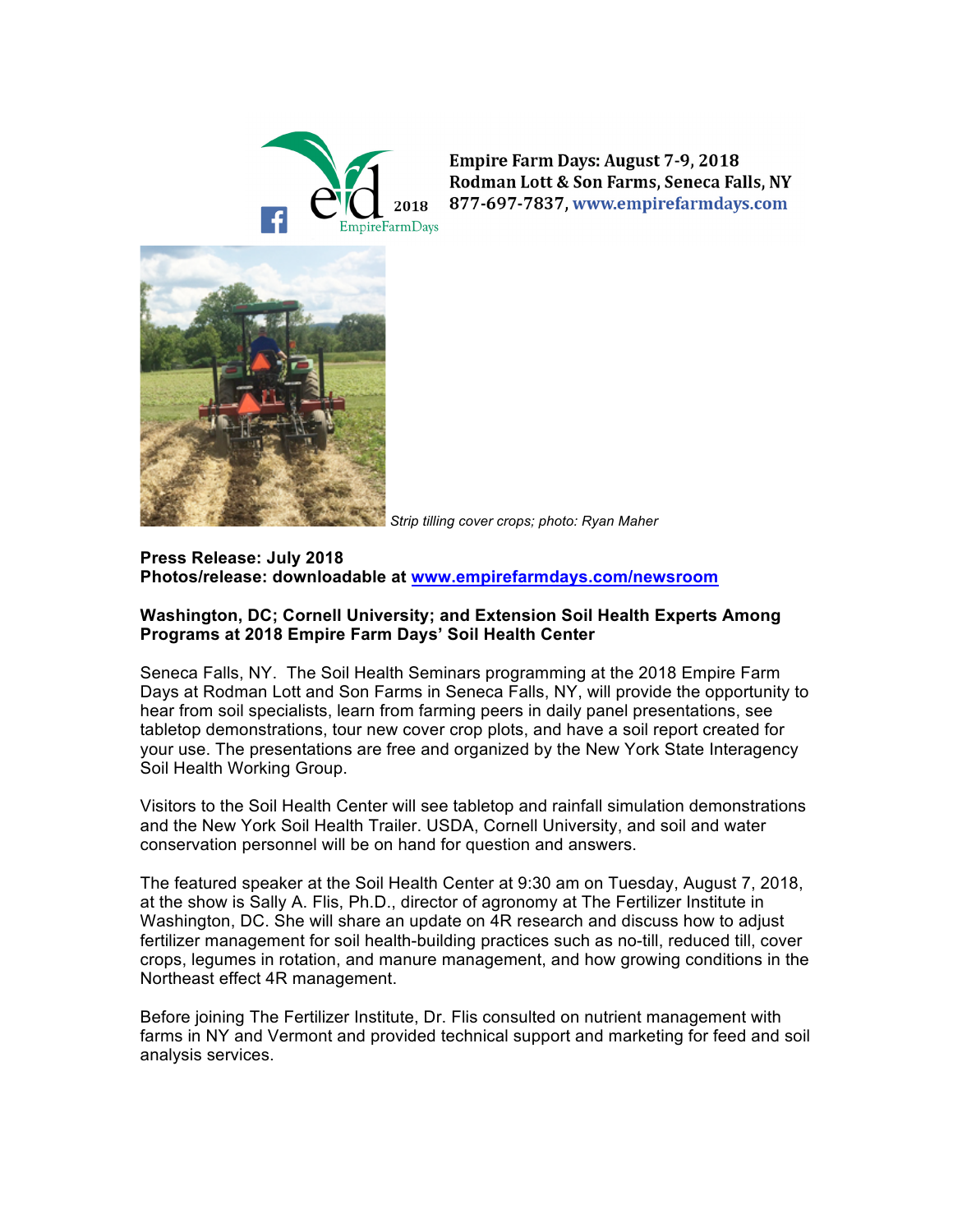On Wednesday, August 8, at 9:30 am, Harold M. van Es, a 30-year professor of soil science at Cornell University will discuss why healthy soil is the foundation of sustainable crop production and how understanding interactions among the physical, biological and chemical aspects of soil is key to good soil health management practices, including how to enhance soil organic matter. The audience will learn how reducing tillage and adding cover crops and organic amendments result in increasing the quality and quantity of organic matter to benefit soils and crops.

Dr. van Es is the lead inventor of a computational tool for precision nitrogen management: Adapt-N, winner of the Tulane Nitrogen Reduction Grand Challenge, and a comprehensive soil health management framework. He has published more than 150 scientific papers and co-authored the widely-read book *Building Soils for Better Crops*.

The Thursday, August 9 speaker at 9:30 am will be Cornell University Cooperative Extension Field Crops Specialist Michael E. Hunter addressing "Weed Management for Crop Cropping and Conservation Tillage Systems. Mike will cover the challenge of managing residual herbicides in soil health cropping systems that include cover crops, interseeding, diverse rotations, and no-till or strip tillage in the Northeast. Cover crop termination and herbicide resistance management strategies will also be discussed.

As an Extension specialist serving Northern New York for 20 years, Mike has provided research-based field crop production recommendations and resources to farmers, crop consultants, and agribusinesses, with a focus on enhancing crop production efficiency through increased and protected yields, improved quality, decreased input costs, and new technologies. A Certified Crop Advisor with CCA Resistance Management Specialty certification, he worked as a crop specialist, custom applicator, and fertilizer blend plant manager before joining Extension.

#### **10:30 AM Cover Crops Field Demo Tour**

Dairy, crop and vegetable farmers looking to enhance their use of cover crop mixes will see side-by-side trials of new options in the cover crop field plots sponsored by King's AgriSeeds, Seedway, and Empire Farm Days at the 2018 event. Visitors can see the trials at anytime; seed representatives will lead a daily 10:30 am tour of the plots. The plantings include single species and mixes, including examples of stress-tolerant summer annuals for no-till and conventional till systems; combinations for dealing with soil compaction and adding organic matter; pollinator- and butterfly-friendly mixes, mono crops and blends for use after small grain or vegetable crops; and natural biofumigant options for decreasing unwanted nematode populations.

#### **Daily Farmer Panels**

A farmer panel discussion will take place at the Soil Health Center at the 2018 Empire Farm Days at 11:30 am followed by a 12:30 pm Soil Health Center luncheon sponsored for participants by King's AgriSeeds.

The 2018 Soil Health Center daily panel topics, panelists and moderators are as follows: **Tuesday, August 7:**

**Soil Health Management Practices and Fertilizer & Manure Management When Incorporating Cover Crops and Reduced Tillage into Their Systems**

**Panelists:** Jamie Baker, Tompkins County, NY Dave Magos, Jefferson County, NY Craig Phelps, Livingston County, NY